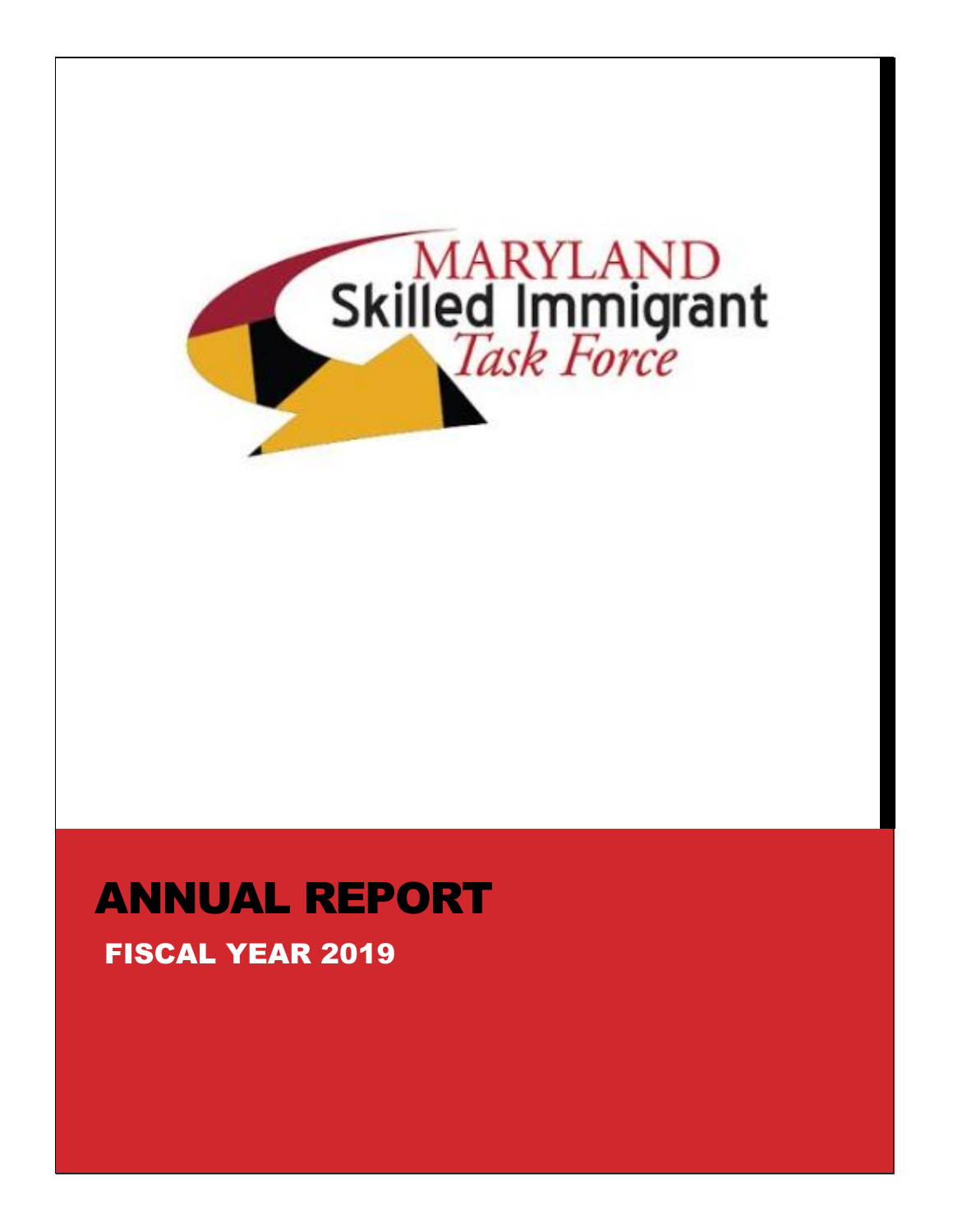This report was prepared by:

Eun Young Hong New Americans Initiative Coordinator Maryland Department of Labor

Myat Lin Director, Maryland Office for Refugees and Asylees Maryland Department of Human Services

The authors acknowledge the significant contributions made to these reports by Amanda Olmstead and Lauren Gilwee, previous New Americans Initiative Coordinators for the Maryland Department of Labor



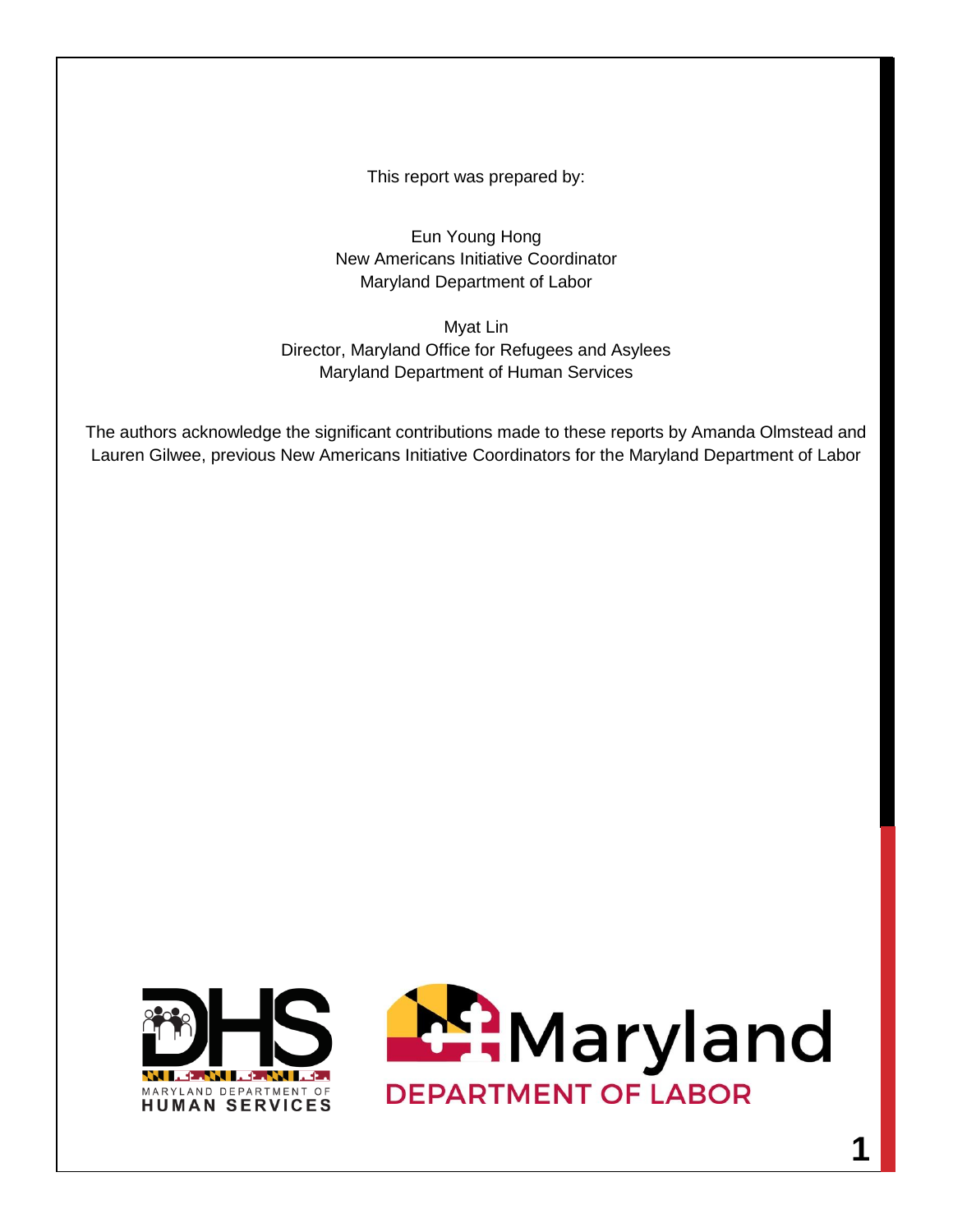# **TABLE OF CONTENTS**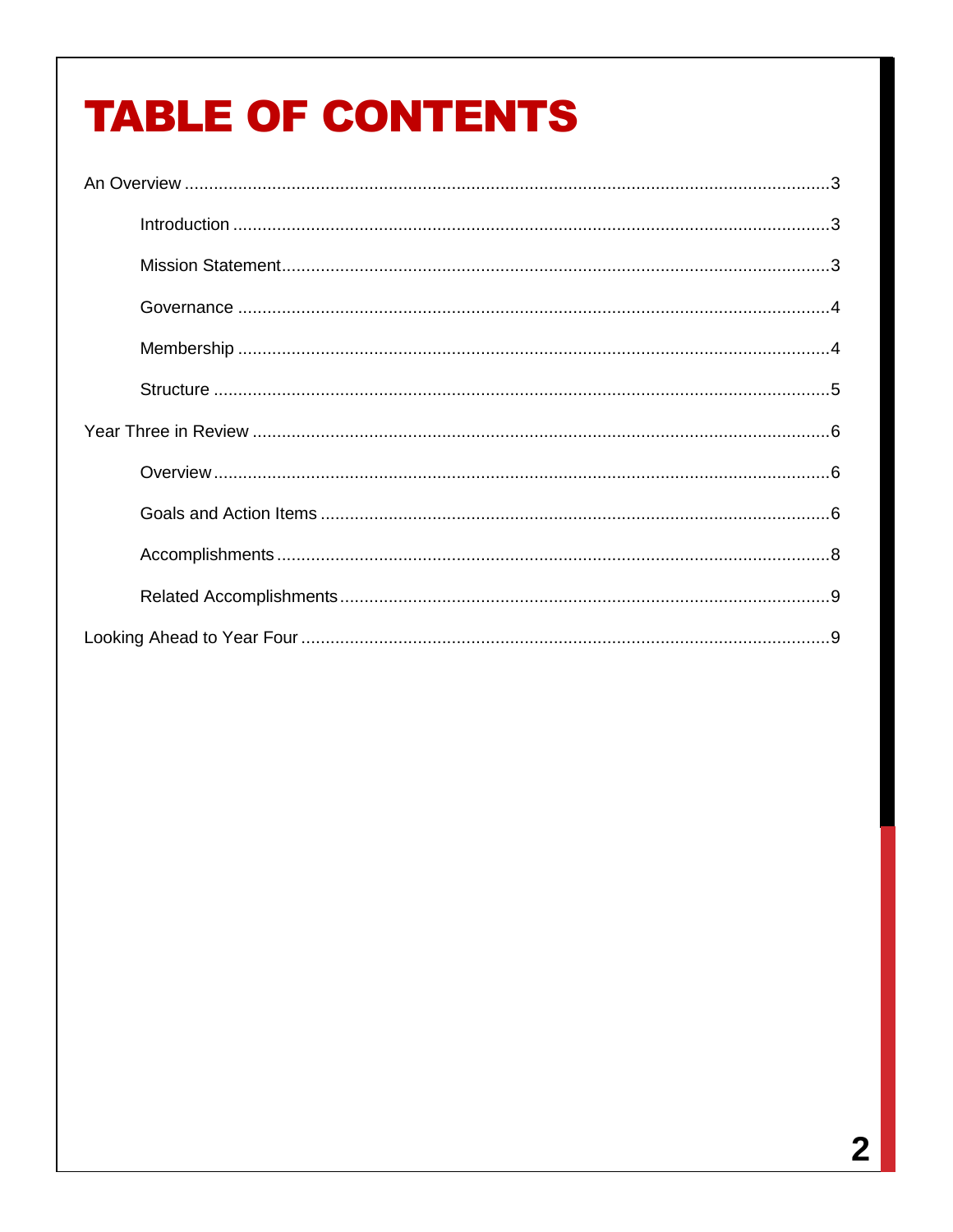# AN OVERVIEW

### **INTRODUCTION**

Created in 2016, the Maryland Skilled Immigrant Task Force is a consortium of stakeholders that seek to leverage skills that foreign-trained professionals bring to the United States in order to meet local job market demand.

Skilled immigrants are those who have acquired extensive education and/or occupational experience abroad. Many come to Maryland ready to work, offering great benefits to local industry, including global skills, multilingualism, workplace diversity, and cultural knowledge.

Prior to securing employment in their professional fields, skilled immigrants too often experience significant challenges including limited English language proficiency, costly credential evaluations of their foreign degrees, complex licensing and recertification processes, lack of professional networks, and lack of knowledge on alternative career pathways.

The Task Force consists of representatives from the Maryland Department of Human Services, the Maryland Department of Labor, community colleges, refugee resettlement agencies, American Job Centers, the Governor's Office of Community Initiatives, and other immigrant-serving organizations. A full list of Task Force organizational members can be found on page 4 and 5.

The Task Force believes that the State of Maryland can lead the way in creating a win-win environment in which immigrants secure jobs matching their professional and educational backgrounds while helping the business community more readily meet its workforce needs.

This report covers year three of the Task Force, from July 2018 through June 2019.

### **MISSION STATEMENT**

*The Skilled Immigrant Task Force collaborates across organizations to advance workforce system accessibility and career opportunities for foreign-trained individuals in Maryland.*

## SKILLED IMMIGRANT DEFINITION

*A work-authorized foreign-born and foreign-trained worker with at least (2) years of formal or informal education, training, or on the job experience that has led to special skills, training, knowledge, and/or abilities for certain types of work.*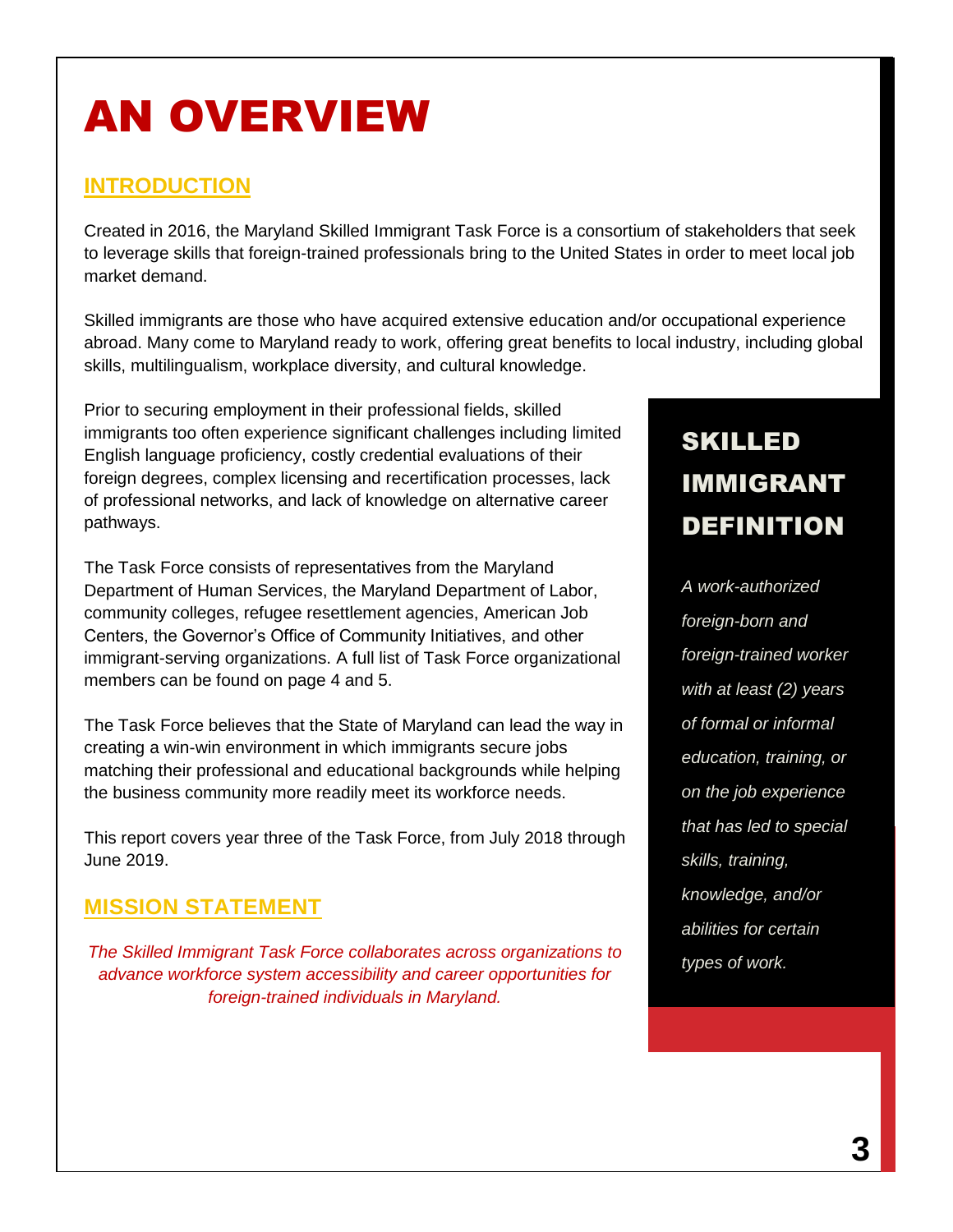### **GOVERNANCE**

The Task Force was co-sponsored by two state agencies: the Maryland Department of Human Services (DHS) and the Maryland Department of Labor (Labor).

DHS is Maryland's primary social service provider, serving more than one million residents annually. Through its 24 local departments of social services and other social programs, DHS aggressively pursues opportunities to assist people in economic need, provides preventive services, and protects vulnerable children and adults. Within DHS' Family Investment Administration is the Maryland Office for Refugees and Asylees (MORA), which provides support and services to federally recognized refugees and other humanitarian immigrants including asylees, certified Victims of Trafficking, Special Immigrant Visa holders from Iraq and Afghanistan, Cuban and Haitian entrants, and certain Amerasians.

MORA has helped more than 40,000 refugees and eligible humanitarian immigrants make Maryland their home through a statewide network of public and private organizations. MORA provides transitional cash assistance, employment services, English for Speakers of Other Languages (ESOL) classes, vocational training, health case management, and other supportive services. MORA partners assist individuals to become independent, contributing members to the national and local economy through a number of transitional services aimed at helping individuals achieve social and economic selfsufficiency. For more information, visit MORA's website at [http://dhs.maryland.gov/maryland-office-for](http://dhs.maryland.gov/maryland-office-for-refugees-and-asylees/)[refugees-and-asylees/.](http://dhs.maryland.gov/maryland-office-for-refugees-and-asylees/)

Labor is Maryland's workforce development agency. It supports the economic stability of the state by providing businesses, the workforce, and the consuming public with high-quality, customer-focused regulatory, employment, and training services. Divisions within Labor consist of Occupational and Professional Licensing, Unemployment Insurance, Labor and Industry, the Maryland Racing Commission, and the Division of Workforce Development and Adult Learning (DWDAL).

DWDAL oversees the state's adult education programming (family literacy, GED preparation, and English as a Second Language) and the American Job Centers (AJCs). DWDAL is responsible for implementing the Workforce Innovation and Opportunity Act (WIOA) in Maryland. WIOA was signed into law on July 22, 2014, and took effect July 1, 2015. It addresses the needs of both businesses and jobseekers and establishes a workforce system that relies on strong, cross-sector partnerships. The Maryland WIOA State Plan is available here: [http://www.labor.maryland.gov/wdplan/wdstateplan.pdf.](http://www.labor.maryland.gov/wdplan/wdstateplan.pdf)

MORA and DWDAL are co-leads of the Task Force, sharing responsibility for overall governance, including developing strategy, facilitating meetings, inviting partners, and overseeing workgroups.

#### **MEMBERSHIP**

The Task Force is a robust network of multi-sector stakeholders, including service providers, educators, and both the public and private sector. Third-year membership included representation from the following local, state, and national organizations:

- **Anne Arundel Community College**
- **Anne Arundel Workforce Development Corporation**
- **Baltimore City Community College**
- **Baltimore City's Mayor's Office of Employment Development**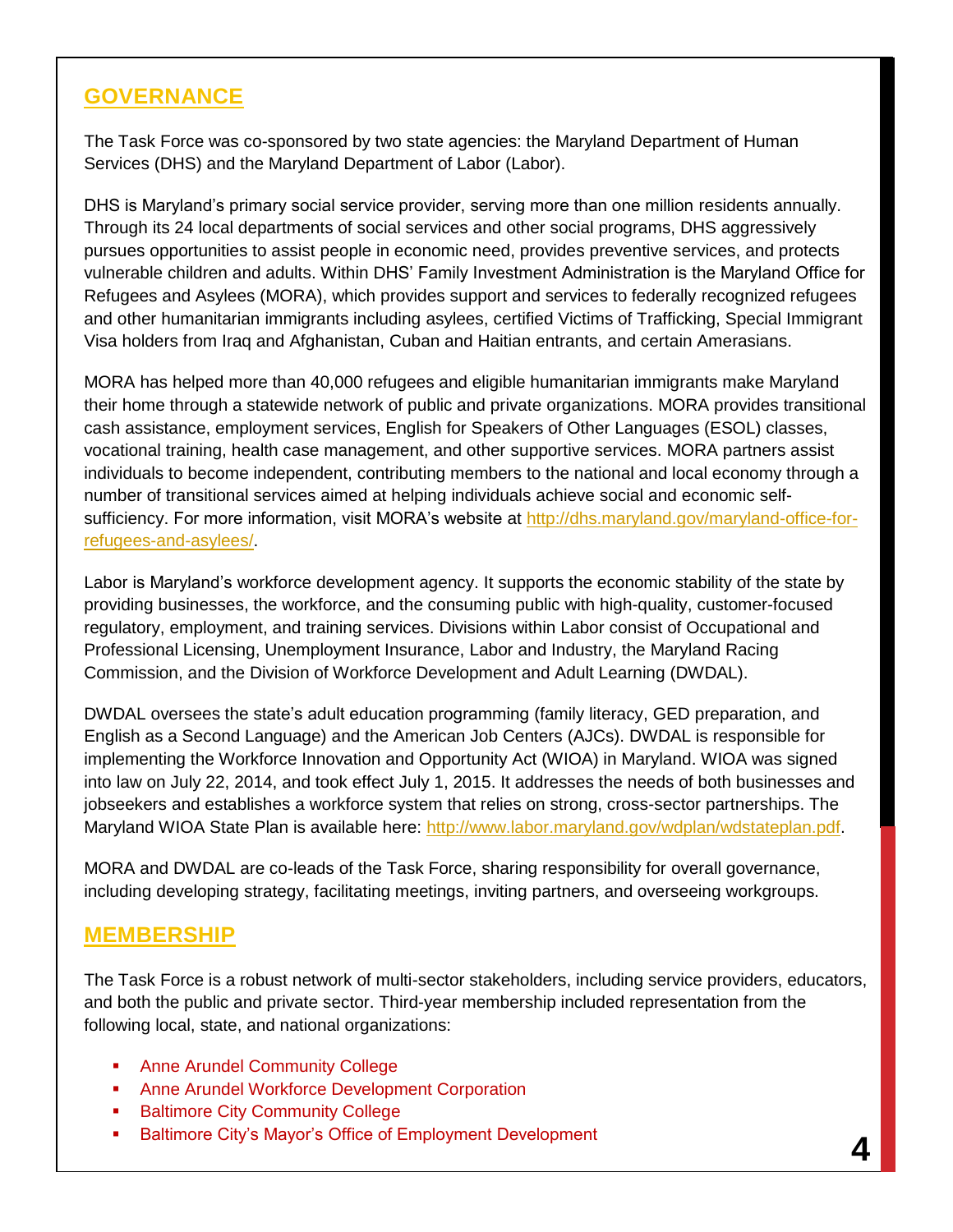- Baltimore City's Mayor's Office of Immigrant and Multicultural Affairs
- Chesapeake College
- **EXEC** Chesapeake Multicultural Resource Center
- **Department of Human Services (State of Maryland)**
- **Department of Labor (State of Maryland)**
- **Ethiopian Community Development Council**
- **Howard Community College**
- **Howard County Library System**
- **Howard County Office of Workforce Development**
- Governor's Office of Community Initiatives (State of Maryland)
- Governor's Workforce Development Board (State of Maryland)
- **International Rescue Committee**
- **Latino Economic Development Council**
- **E.** Literacy Council of Montgomery County
- **EXEC** Lutheran Immigration and Refugee Service
- **EXECT:** Lutheran Social Services of the National Capital Area
- **Montgomery College**
- **Montgomery County Department of Health and Human Services**
- **Montgomery County Gilchrist Immigrant Resource Center**
- **Montgomery County Office of Community Partnerships**
- Prince George's Community College
- **Employ Prince George's?**
- **Prince George's County Department of Social Services**
- **Telamon Salisbury American Job Center**
- Welcome Back Center of Suburban Maryland (Latino Health Initiative)
- WorkSource Montgomery (American Job Center in Montgomery County)
- World Education Services Global Talent Bridge

### **STRUCTURE**

At monthly meetings, stakeholder organizations build relationships, share ideas, and discuss best practices. These meetings primarily take place at DWDAL in Baltimore, Maryland. Several times throughout the year, site tours of organizations throughout the state occur instead of the regular monthly meeting.

In addition to monthly meetings, workgroups consisting of small groups of members tackle specific issues. Workgroups are temporary and active for a pre-determined window of time so that participants can gauge their availability based on workload at their primary organization. Deliverables and group goals are clearly outlined on a schedule that is feasible, and the groups are intentionally staffed with appropriate representation from relevant member organizations to ensure that the group can effectively accomplish their task. Workgroups are determined through group discussion during monthly Task Force meetings.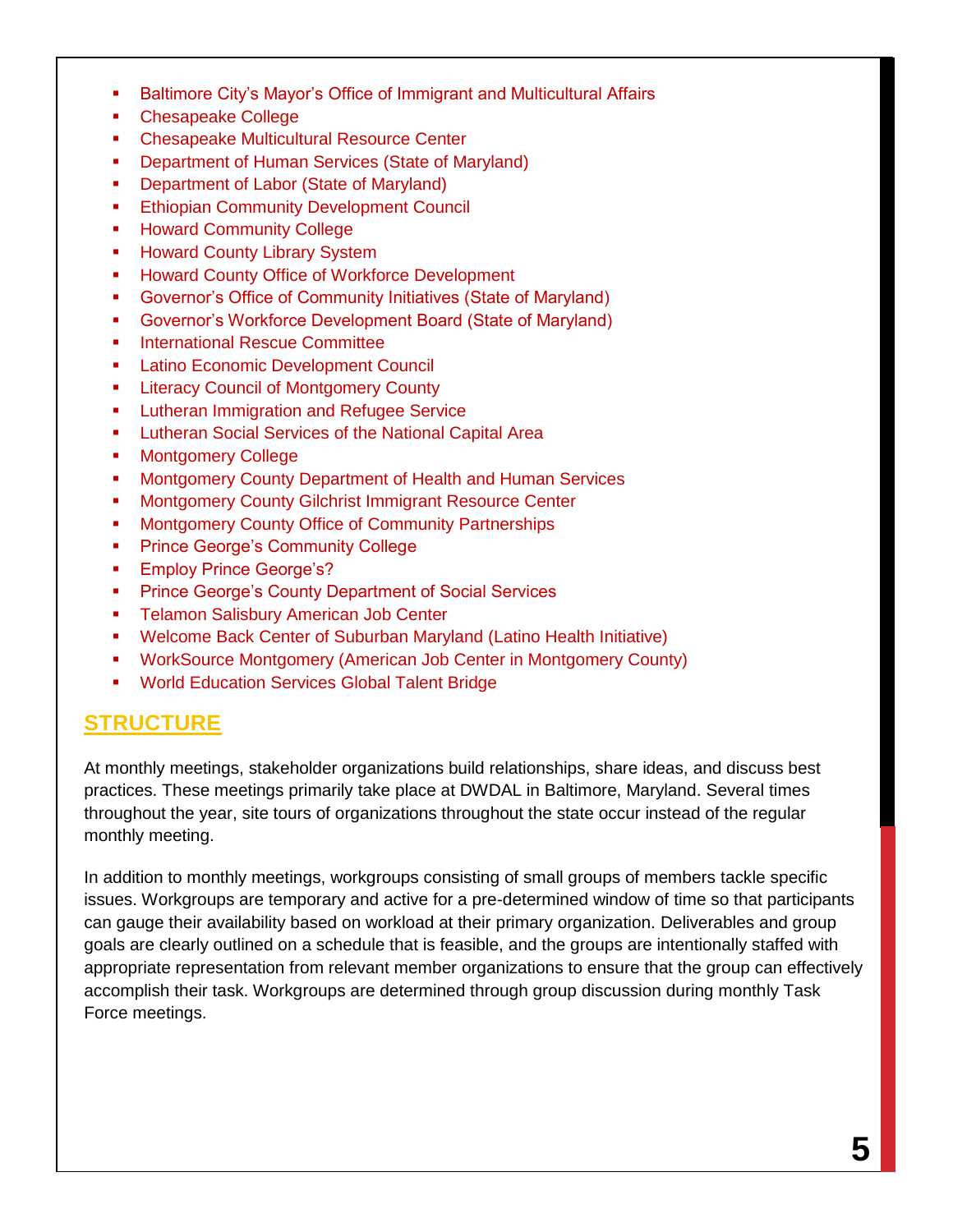# YEAR THREE IN REVIEW

### **OVERVIEW**

In year three of the Task Force, the group decided to continue to use the same goals and action items from year two, as there were a number of items still left to accomplish. The group continued to meet monthly, with 10 meetings being held in the year. Four of the regularly scheduled monthly meetings were site tours. Site tours took place at the Plumbers & Gasfitters Local 5 Training Center, a Registered Apprenticeship sponsor; the Eastpoint Career Center, an American Job Center in Baltimore County; Prince George's Community College, an adult education local service provider; and the Welcome Back Center of Suburban Maryland, an effective EARN Maryland grantee. During the site tours, participants were given a tour of the facility and provided information about clients served, services offered, referral processes, and available resources.

The full organizational member list can be found on page 4 and 5.

### **GOALS AND ACTION ITEMS**

In order to adhere to the above mission and in accordance with the opinions of Task Force members, the following four goals, originally created for year two, carried over into year three:

1. *Communication and Information Sharing*

Increase integration efforts between Maryland's workforce system and immigrant-serving organizations through the development of a minimum of three (3) events or resources.

2. *Business Engagement*

Explore and conceptualize "business engagement" opportunities that will benefit skilled immigrants and Maryland's business community through leveraging existing state resources and including two (2) Maryland employers in the work of the Task Force.

3. *Technical Assistance*

Create and deliver two (2) data-driven Technical Assistance opportunities to relevant providers in order to improve statewide service delivery to skilled immigrants.

4. *Tangible Products to Remove Barriers to Employment* Develop a minimum of two (2) tangible tools that can be utilized by service providers or job seekers to reduce or remove barriers to employment for skilled immigrants.

Each goal listed above was connected with a menu of suggested action items. Throughout the year, the Task Force chose action items to focus efforts on, either by creating a workgroup or having DWDAL or MORA staff fulfill the task. The table below details the goals, potential action items tied to each goal, and accomplishments. Action items in bold were previously completed in year two of the Task Force. Action items in red were started and/or completed during year three. Further information on accomplishments can be found on page 8.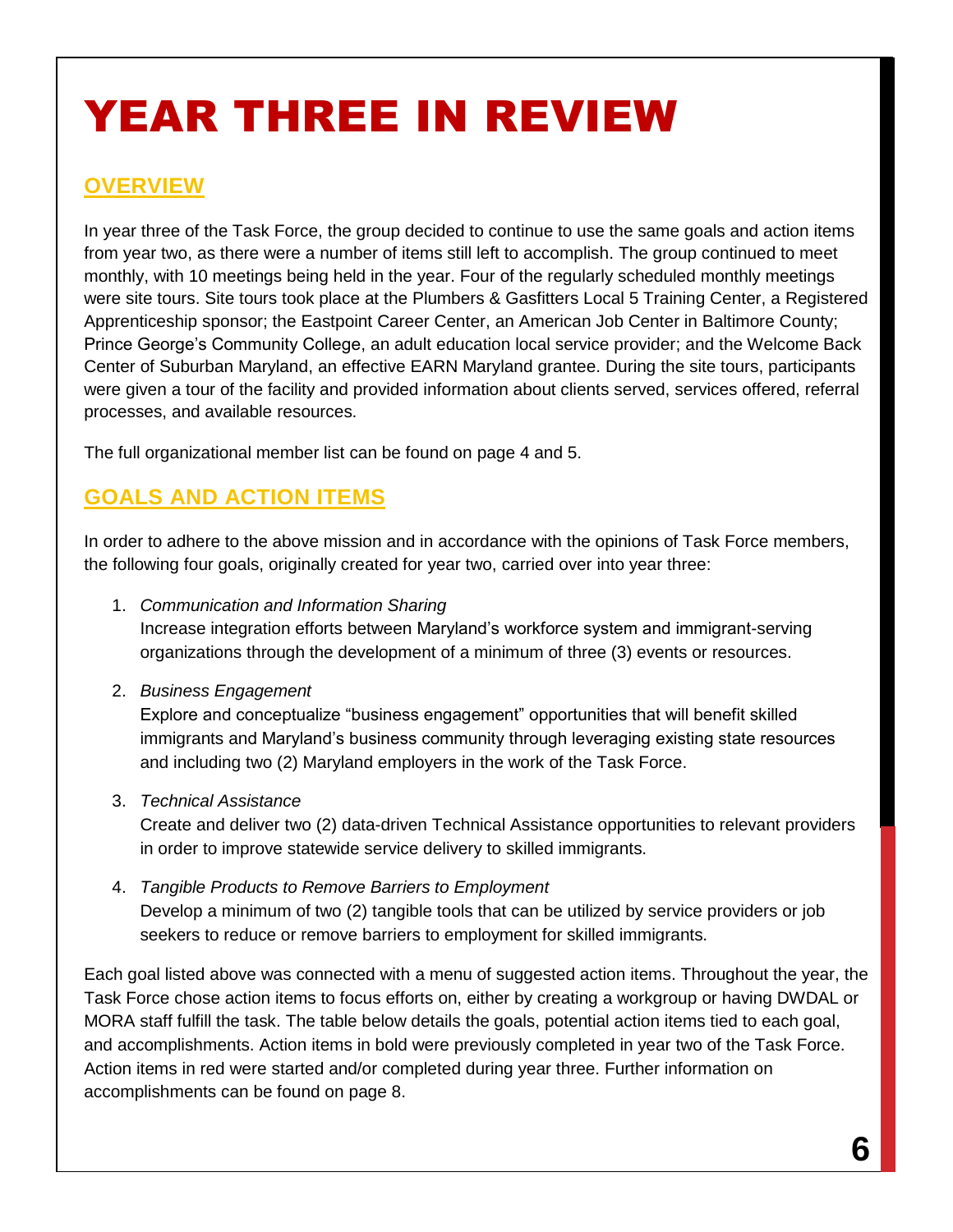| <b>Goals</b>           | <b>Potential Action Items</b>                                                                          | <b>Accomplishments</b>                                            |
|------------------------|--------------------------------------------------------------------------------------------------------|-------------------------------------------------------------------|
|                        | 1. Create a resource guide comprised of relevant                                                       | Task Force members went on a                                      |
|                        | contact and programmatic information to                                                                | site tour of an American Job                                      |
|                        | include and be used by the workforce system                                                            | Center.                                                           |
|                        | and immigrant-serving organizations.                                                                   |                                                                   |
| Goal #1:               | 2. Prepare and deliver a presentation or series to the                                                 |                                                                   |
| Communication          | Task Force reflecting the resources and processes                                                      |                                                                   |
| and Information        | at Maryland's American Job Centers.                                                                    |                                                                   |
| Sharing                | 3. Prepare and deliver a presentation or series to<br>the Task Force reflecting the resources and      |                                                                   |
|                        | processes at Maryland's resettlement agencies.                                                         |                                                                   |
|                        | Create and distribute a "second survey" to assess                                                      |                                                                   |
|                        | 4.<br>the capacity of immigrant-serving organizations.                                                 |                                                                   |
|                        | 1.                                                                                                     |                                                                   |
|                        | Identify two (2) champion employers in Maryland<br>who consistently hire skilled immigrants and invite |                                                                   |
| Goal #2:               | them to serve on the Task Force.                                                                       |                                                                   |
| <b>Business</b>        | Engage resettlement agency staff in the work of<br>2.                                                  |                                                                   |
| Engagement             | Labor's WIOA Business Services workgroups for                                                          |                                                                   |
|                        | the purposes of sharing best practices and                                                             |                                                                   |
|                        | increasing business connections.                                                                       |                                                                   |
|                        | Utilizing the results of the Capacity Building<br>1.                                                   | Workforce system staff in the                                     |
|                        | Workforce System Survey, develop a meaningful                                                          | Eastern Shore received training                                   |
|                        | TA training that will be administered to the                                                           | on best practices, cultural                                       |
|                        | American Job Centers by Labor.                                                                         | competency, and language                                          |
|                        | Utilizing the results of the "second survey" to<br>2.                                                  | access.                                                           |
|                        | assess capacity of immigrant-serving                                                                   |                                                                   |
|                        | organizations, develop a meaningful TA training                                                        |                                                                   |
|                        | that will be administered to immigrant-serving                                                         |                                                                   |
| Goal #3: Technical     | organizations by MORA.                                                                                 |                                                                   |
| Assistance             | Utilizing the results of the Capacity Building<br>3.                                                   |                                                                   |
|                        | Workforce System Survey, develop and facilitate                                                        |                                                                   |
|                        | cross-training sessions between local area AJC                                                         |                                                                   |
|                        | and resettlement agency staff.                                                                         |                                                                   |
|                        | Prepare or contribute to a breakout session for<br>4.                                                  |                                                                   |
|                        | the third WIOA convening on cultural                                                                   |                                                                   |
|                        | competency or language access that reflects                                                            |                                                                   |
|                        | best practices.                                                                                        |                                                                   |
|                        | Define "barrier elimination" in the context of skilled<br>1.                                           | Barrier elimination defined                                       |
|                        | immigrant jobseekers.                                                                                  | through workgroup.                                                |
|                        | Reformat the resource guide created under Goal<br>2.                                                   |                                                                   |
| Goal #4: Tangible      | #1 into a useable tool for immigrant job seekers<br>and distribute copies to relevant organizations    | Workgroup began reformatting<br>the resource guide into a useable |
| Products to            | statewide.                                                                                             | tool for immigrant job seekers.                                   |
| <b>Remove Barriers</b> | 3.<br>Create resource guides or toolkits regarding                                                     |                                                                   |
| to Employment          | licensing and career pathway information for                                                           | Engineering licensing and career                                  |
|                        | specific fields in Maryland.                                                                           | pathway guide completed,                                          |
|                        | 4. Finalize and disseminate the financial literacy                                                     | disseminated to partners, and                                     |
|                        | guide created by the relevant first-year<br>subcommittee.                                              | published to Labor's website.                                     |
|                        |                                                                                                        |                                                                   |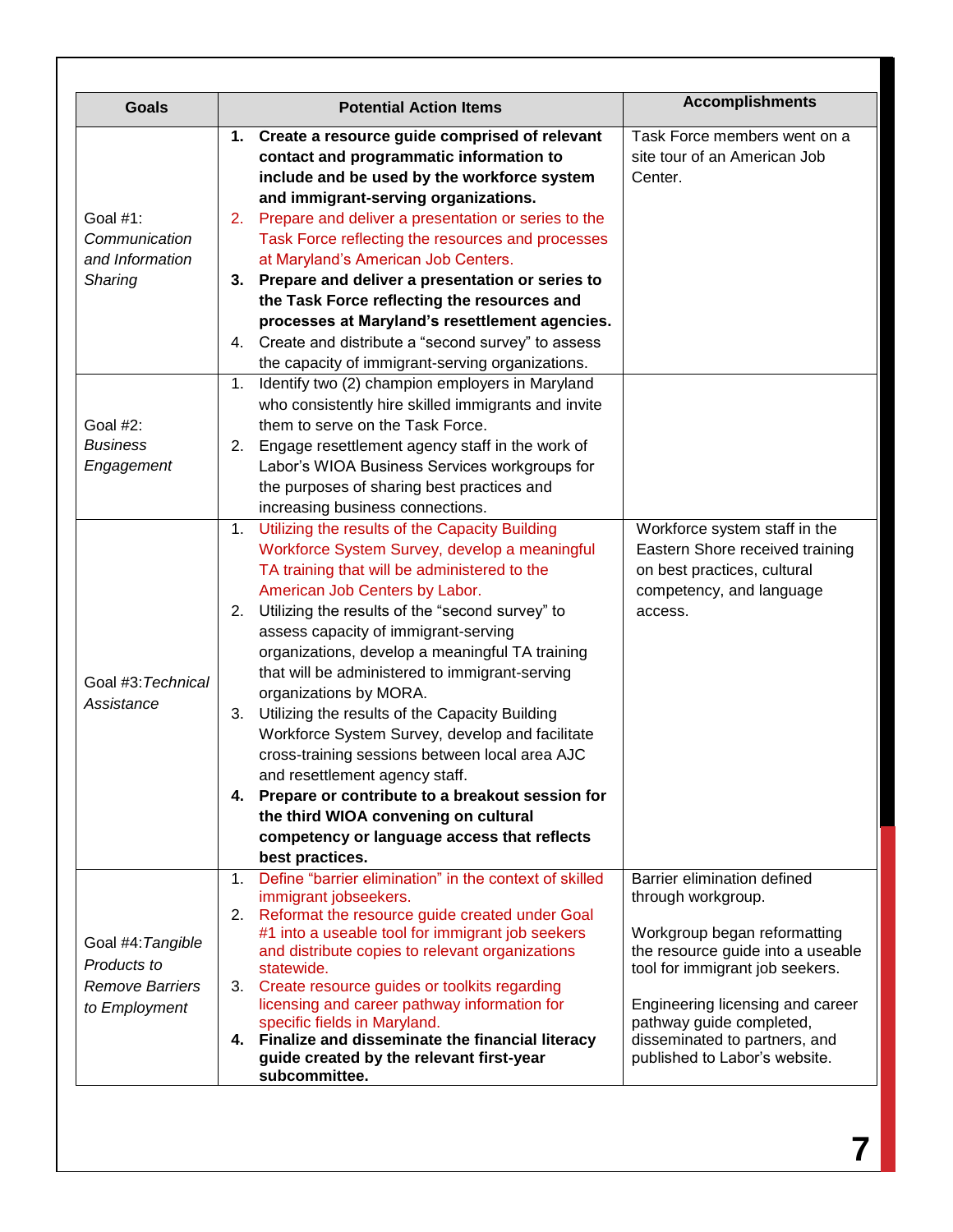### **ACCOMPLISHMENTS**

Many of the accomplishments of the Task Force's third year were related to specific actions tied to the four goals. A further discussion of these accomplishments can be found below.

#### *Communication and Information Sharing*

One of the site tours was at the Eastpoint Career Center, an American Job Center in Baltimore County. During the site tour, Task Force members were given information about available offerings, WIOA Title I Adult, Dislocation Worker, and Youth programs, Title III Wagner Peyser services, along with referral services and processes. Through this site tour, members gained a deeper understanding of the resources available through Maryland's 30 American Job Centers.

#### *Technical Assistance*

Task Force members were able to offer several technical assistance opportunities. DWDAL staff presented twice at the Coalition on Adult Basic Education (COABE) conference in Spring 2019. The presentations shared information about best practices in immigrant integration in Maryland, including the Task Force, and Maryland's experience receiving technical assistance from the WES SIIP.

In addition, DWDAL staff helped facilitate a cultural competency and language access training for one of Maryland's local workforce areas, the Upper Shore. The full-day training included three presenters. DWDAL staff presented about Maryland's efforts to integrate New Americans in the workforce system, a staff member from the State's interpretation vendor presented on best practices in working with interpreters, and the Executive Director of a local non-profit serving New Americans, the Chesapeake Multicultural Resource Center, presented on cultural competency in community services.

#### *Tangible Products to Remove Barriers to Employment*

Task Force members worked on several action items related to this goal in year three. First, a Language and Definitions workgroup was created to define barrier elimination in the context of skilled immigrant jobseekers. The goal of this workgroup was to ensure the language used to describe the Task Force on the website, created several years back, still aligned with the mission, vision, and goals of the group. Task Force members reviewed the current language, made edits, and finalized the language. This finalized language was posted to the website and shared with all Task Force members.

In addition, the Task Force continued its work on a career pathways/professional licensing guide. The *Career Pathways in Engineering in Maryland: A Guide for Skilled Immigrant Professionals* was finalized and disseminated in year three. The work was informed by technical assistance provided through the WES Global Talent Bridge's SIIP. A workgroup convened to decide on the profession to focus the guide on, the elements to include in the guide, and to provide edits throughout the process. DWDAL staff also worked closely with the Maryland Board for Professional Engineers to ensure accuracy and relevancy of content. The guide was placed on the website as well as disseminated to partners.

A new workgroup was formed to reformat the existing Resource Guide into a useable tool for New American job seekers. The workgroup decided that the reformatted resource guide should be concise, including the address and a telephone number of organizations specific to skilled immigrants as well as